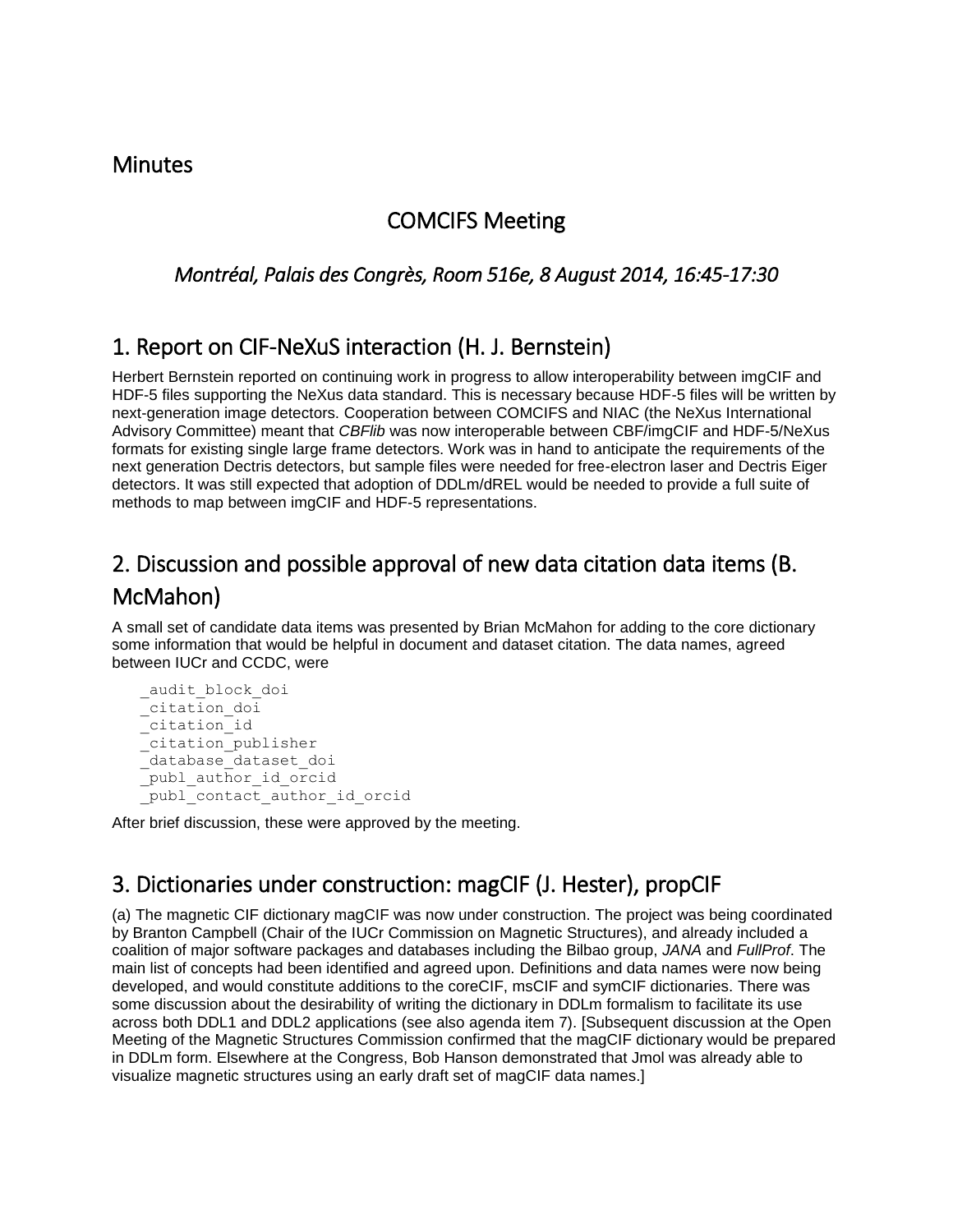(b) The materials properties dictionary, originally developed for the Materials Properties Open Database by Daniel Chateigner, was now being maintained in Mexico by Luis Fuentes and co-workers, in association with the Crystallography Open Database personnel. It was agreed that, for the time being, this was best developed within its own community, but advice and support would be available from COMCIFS. It was agreed that working drafts would be assessed for syntactic correctness and possible name clashes with CIF dictionaries, and their availability could be advertised through the IUCr CIF dictionary register. For the present, they would still be hosted on MPOD servers, but COMCIFS could provide mirroring from the IUCr servers also if required. Saulius Gražulis encouraged the development of some common revision control system that could be applied across all public CIF dictionaries.

## 4. Plan for next triennium

James Hester reported that COMCIFS should work in the next triennium to:

(a) Manage the formal introduction of CIF2/DDLm with associated documentation and relevant software support such as the CIFAPI (item 6a) and small standalone utilities that could assist in transitioning small-scale workflows. After discussion under item 7, it was accepted that efforts would be made to harmonise the published DDLm specification with existing large-scale publishing and database workflows. It was also suggested that COMCIFS should emphasise the commitment of publishing and database activities to long-term secure and stable information and data curation. One of the founding principles of CIF was as an archiving mechanism, and ongoing development to add future functionality to CIF would have no significant impact on the continued readability of all valid existing CIFs.

(b) A need had been identified for a modest fund that could help engage the software development community in upgrading CIF readers/writers to adapt to the new specifications. It might also be helpful for the journals publishing office to contract out or collaborate with external groups in developing specific projects on an accelerated timescale. A request had gone forward to the IUCr Executive Committee to approve such a plan.

(c) The IUCr Diffraction Data Deposition Working Group was an active body with great interest in developing metadata for describing a wider range of experimental raw data from different crystallographic and structural science techniques. COMCIFS was already well represented in the DDDWG membership, and affirmed its willingness to provide experience in data definition to IUCr Commissions and other groups developing their own experimental data ontologies.

(d) The possibility was raised of a further workshop along the lines of the successful event at ECM28 in Warwick in August 2013.

(e) It was anticipated that the preparation of a new edition of *International Tables* Volume G would begin during the triennium, to assist in the documentation of CIF2 and DDLm. It was hoped that the canonical dictionaries reported in the new edition would be presented in DDLm (as per item 7).

## 5. Report on meeting with IUCr Executive Committee

Following an initial request, James Hester had asked the Executive Committee (EC) to be prepared to make available modest funding in the next triennium if needed as seed corn for specific projects in the Chester office and amongst the wider software community. Following submission of a more detailed plan of work requested by the EC, the proposal was under consideration.